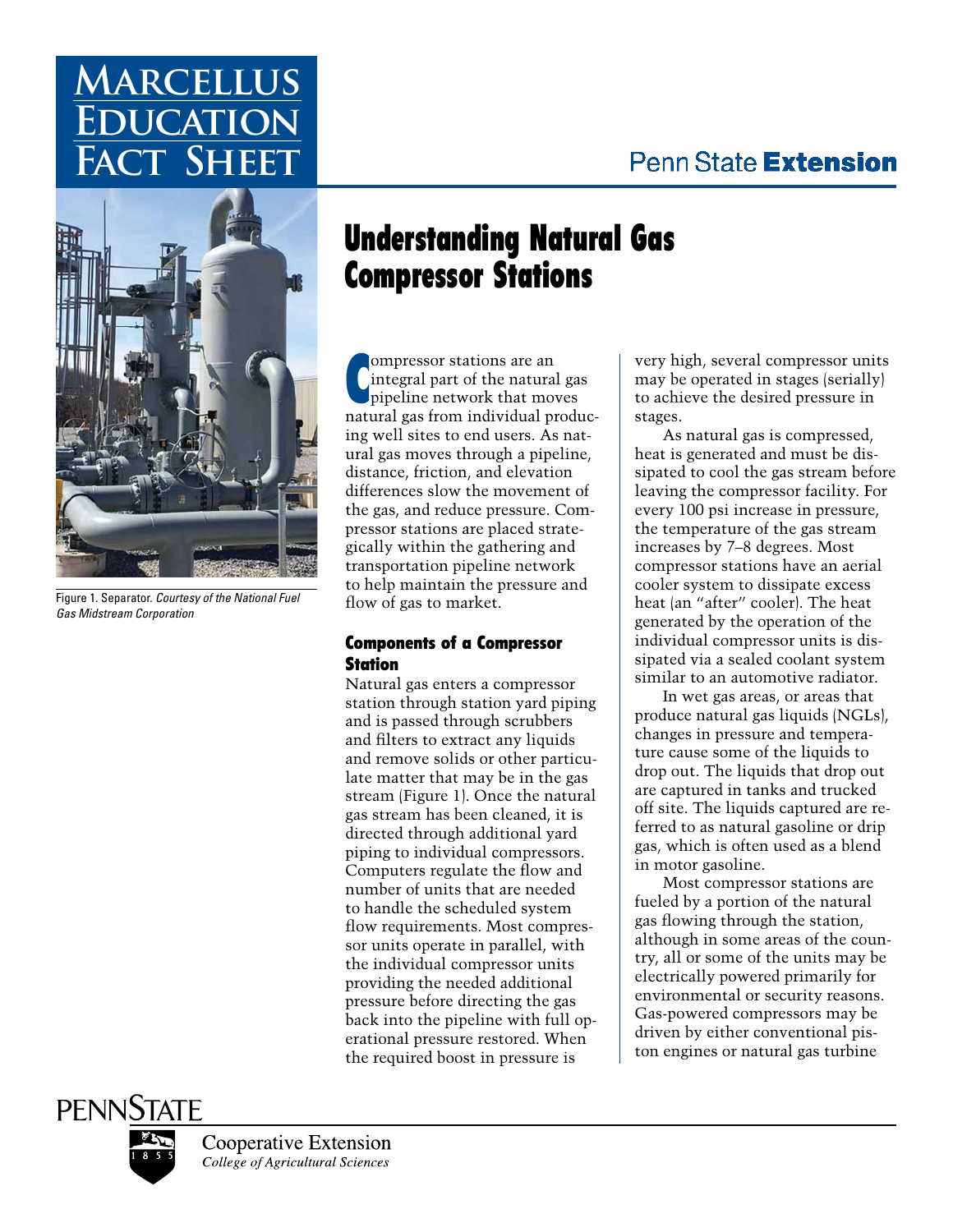units. There are site design and operational differences, as well as unique air and sound emissions, between these competing compressor engine technologies.

There may be one or more individual compressor units at a station, which can be out in the open, or more often, housed in a building to facilitate maintenance and sound management. Newer units are often housed one per building, but there may be multiple units in one large building. Compressor buildings generally incorporate insulated walls, shielded exhaust systems, and advanced fan technology to dampen sound. Newly constructed compressor buildings may incorporate these features where local, state, or federal regulations require noise mitigation (Figure 2).

Figure 2. Inside compressor building. *Courtesy of the Marcellus Education Team*



Compressor station yards for gathering lines are often larger than transmission line compressors due to multiple pipelines coming into the complex, and in some cases, additional equipment needed to filter and remove liquids from the gas stream (Figure 3). Other components of a compressor complex include backup generators, gas metering equipment, gas filtration systems, and system monitoring and safety controls. There may also be odorization equipment to add mercaptan, which provides the distinctive sulfurous odor to natural gas.

## Permitting and Regulatory Framework

Compressor stations are either permitted and regulated at the federal or state level depending on the type of the pipeline the compressor services. For this publication, two basic types of pipeline/compressor systems will be discussed: gathering systems and interstate transmission systems. It should be noted that it is the purpose, not the size of the pipe, that defines whether a pipeline is a gathering or interstate line.

## **Compressor Stations within the Gathering System**

Gathering lines are commonly smaller diameter pipelines (generally in the range of 6 to 20 inches) that move natural gas from the wellhead to a natural gas processing facility or an interconnection with a larger mainline pipeline. Gathering lines are regulated at the state level and compressor stations that



are part of a gathering system are also regulated by the state. In Pennsylvania, the Department of Environmental Protection (PA DEP) is responsible for environmental permitting and regulation during gathering system compressor planning and construction. The Gas Safety Division of the Pennsylvania Public Utility Commission (PA PUC) is responsible for safety oversight during construction and operation of certain Class 2, Class 3, and Class 4 locations. PA PUC regulation includes material and design specifications, on-site inspections, and review of company maintenance and safety procedures.

Natural gas within a gathering system can arrive at a compressor station at a variety of pressures depending on the pressure of the wells feeding the system and the distance gas travels from the wellhead to the compressor. Regardless of the incoming pressure, the gas must be regulated or compressed to transmission pressures (generally 800 to 1,200 psi) before it can enter an interstate transmission system. Because compression requirements can be significant within the gathering system, these compressor systems are generally large facilities consisting of 6 to 12 compressors in several buildings. Many of these gathering system compressor stations are scaled up in size as more wells are drilled in an area, increasing the demand for compression. The permanent land requirements of a gathering system compressor are generally 5 to 15 acres, but they can exceed this, considering slope of land and other factors.

## **Compressor Stations within the Interstate Transmission System**

Transmission pipelines are generally wide-diameter (20–48 inches), long-distance pipelines that transport natural gas from producing areas to market areas. These interstate pipelines carry natural gas across state boundaries—in some cases, clear across the country. The Federal Energy Regulatory Commission (FERC) has authority over the location, construction, and operation of interstate pipelines and com-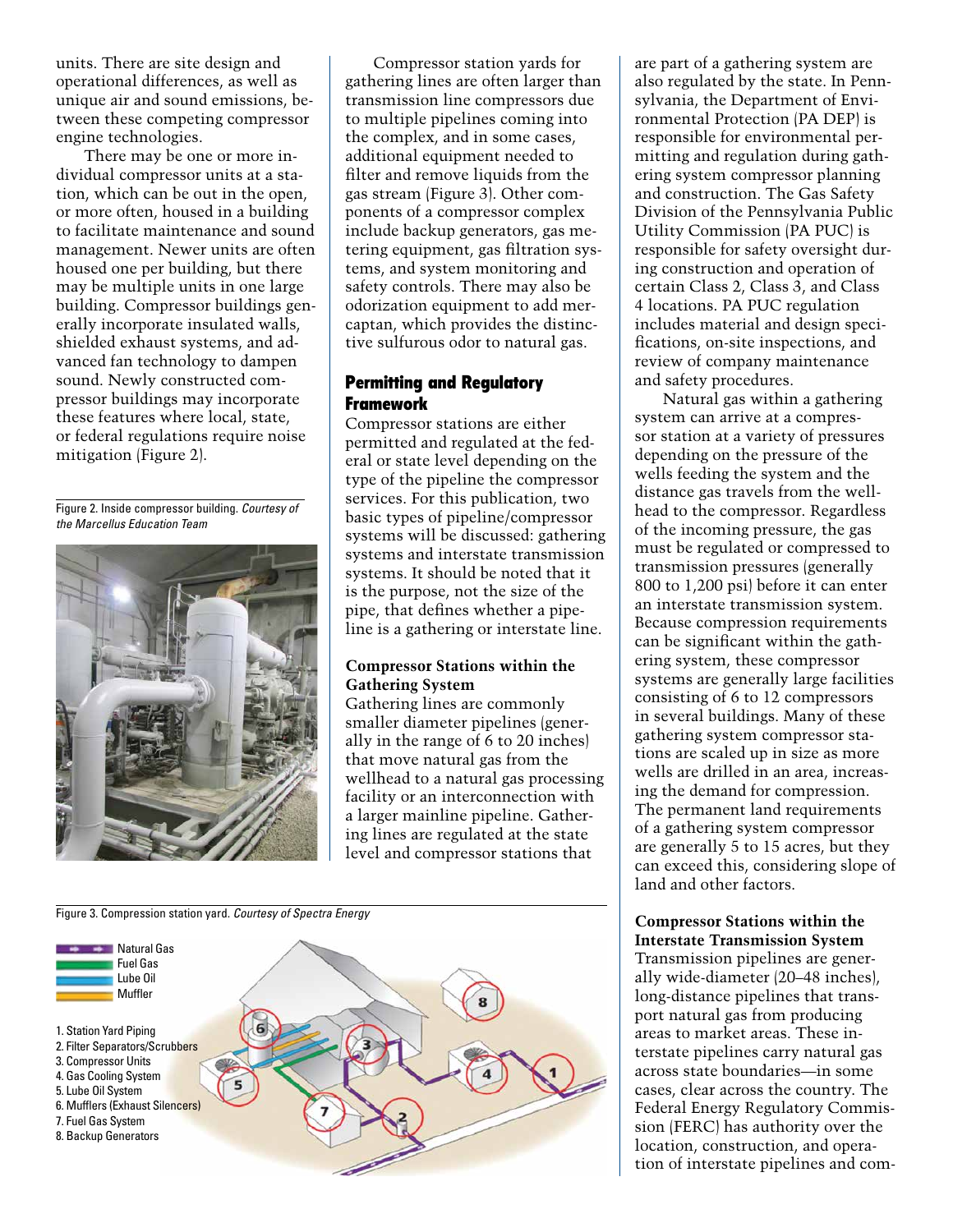pressors. The FERC review process includes an environmental review, evaluation of site alternatives, and interfacing with landowners and the public.

Once federally regulated interstate compressor stations become operational, station safety is regulated, monitored, and enforced by the U.S. Department of Transportation (DOT). Within DOT, the Pipeline and Hazardous Materials Safety Administration (PHMSA) is responsible for enforcing proper design, construction, operation, maintenance, testing, and inspection standards.

Interstate transmission lines are regulated at the federal level and compressor stations that are part of an interstate transmission system are also federally regulated. Interstate compressor facilities must generally comply with local and state regulations; however, if there is a conflict, the more stringent regulations will prevail.

Natural gas within an interstate pipeline is generally already pressurized at 800 to 1,200 psi. To ensure that gas continues to flow optimally, it must be periodically compressed and pushed through

the pipeline. Friction and elevation differences slow the gas and reduce the pressure, so compressor stations are placed typically 40 to 70 miles apart along the pipeline to provide a boost in pressure. Because they are only providing a boost in pressure, interstate transmission system compressors are generally smaller facilities compared to gathering system compressors. A typical facility may consist of two compressor units (one that is operational and one that serves as a backup unit) within a single building. The typical permanent land requirement of an interstate compressor is 4 to 5 acres.

#### Safety Considerations

Compressor stations incorporate a variety of safety systems and practices to protect the public and station employees in the event of an emergency. For example, every station has an emergency shutdown system (ESD) connected to a control system that can detect abnormal conditions such as an unanticipated pressure drop or natural gas leakage (Figure 4). These emergency systems will automatically stop the compressor units and isolate and

Figure 4. Emergency shutdown valve on incoming pipeline. *Courtesy of the Marcellus Education Team*



vent compressor station gas piping (sometimes referred to as a blow down). Regulations require that compressor stations periodically test and perform maintenance on the emergency shutdown system to ensure reliability. It is advisable for landowners, neighbors, and first responders to become familiar with safety systems, testing procedures, and emergency response protocols for compressor stations in their area.

#### **Odorization**

Natural gas is a colorless, odorless gas, so an odorant, typically mercaptan, is added to the gas stream as an additional safety mechanism. Odor-

|  |  |  | Table 1. Compressor station regulation. The following matrix is provided as a basic overview of compressor station parameters that are regulated and the agencies involved. |
|--|--|--|-----------------------------------------------------------------------------------------------------------------------------------------------------------------------------|
|--|--|--|-----------------------------------------------------------------------------------------------------------------------------------------------------------------------------|

|                                         | <b>Gathering System Compressors (PA)</b> |                                                                                                                        | <b>Interstate System Compressors (Federal)</b> |                                                                                                                                                                         |
|-----------------------------------------|------------------------------------------|------------------------------------------------------------------------------------------------------------------------|------------------------------------------------|-------------------------------------------------------------------------------------------------------------------------------------------------------------------------|
|                                         | Agency                                   | <b>Regulation</b>                                                                                                      | Agency                                         | <b>Regulation</b>                                                                                                                                                       |
| Air Emissions                           | <b>PA DEP</b>                            | Revised GP-5 permit.                                                                                                   | EPA and PA DEP                                 | <b>Clean Air Act</b>                                                                                                                                                    |
| Noise Emissions                         | None*                                    | *Municipalities may have local noise<br>ordinances that would apply to compressor<br>stations within the municipality. |                                                | Noise must not exceed a day-night average level of 55<br>decibels at any preexisting noise-sensitive area (NSA)<br>such as schools, hospitals, or residences.           |
| Erosion and<br>Sedimentation            | <b>PA DEP</b>                            | Chapter 102: erosion and sediment pollution<br>control regulations.                                                    | <b>FERC</b>                                    | FERC works in cooperation with county Conservation<br>Districts to implement these regulations.                                                                         |
| Siting                                  | <b>PA DEP</b><br>(limited)               | Chapter 105: waterways and wetlands<br>permitting.                                                                     | <b>FERC</b>                                    | FERC scoping, environmental review, and public input.                                                                                                                   |
| Vibration                               | None                                     |                                                                                                                        | <b>FERC</b>                                    | Companies are required to comply with FERC's rule at<br>18CFR 380.12( $k$ )(4)( $v$ )(B) to ensure there is no increase in<br>perceptible vibration from the operation. |
| Operation,<br>Maintenance and<br>Safety | <b>PA PUC</b>                            | Material and design specifications, on-site<br>inspections, review of maintenance and<br>safety procedures.            | <b>US DOT PHMSA</b>                            | Material and design specifications, on-site inspections,<br>review of maintenance and safety procedures.                                                                |
| Public Input                            | <b>PA DEP</b>                            | 45-day comment period on proposed general<br>permits.                                                                  | <b>FERC</b>                                    | Public may submit input on a proposed compressor<br>station during several stages of the FERC review<br>process.                                                        |
|                                         |                                          |                                                                                                                        | <b>PA DEP</b>                                  | 25 Pa. Code 127.621                                                                                                                                                     |
|                                         |                                          |                                                                                                                        |                                                | 25 Pa. Code 127.44                                                                                                                                                      |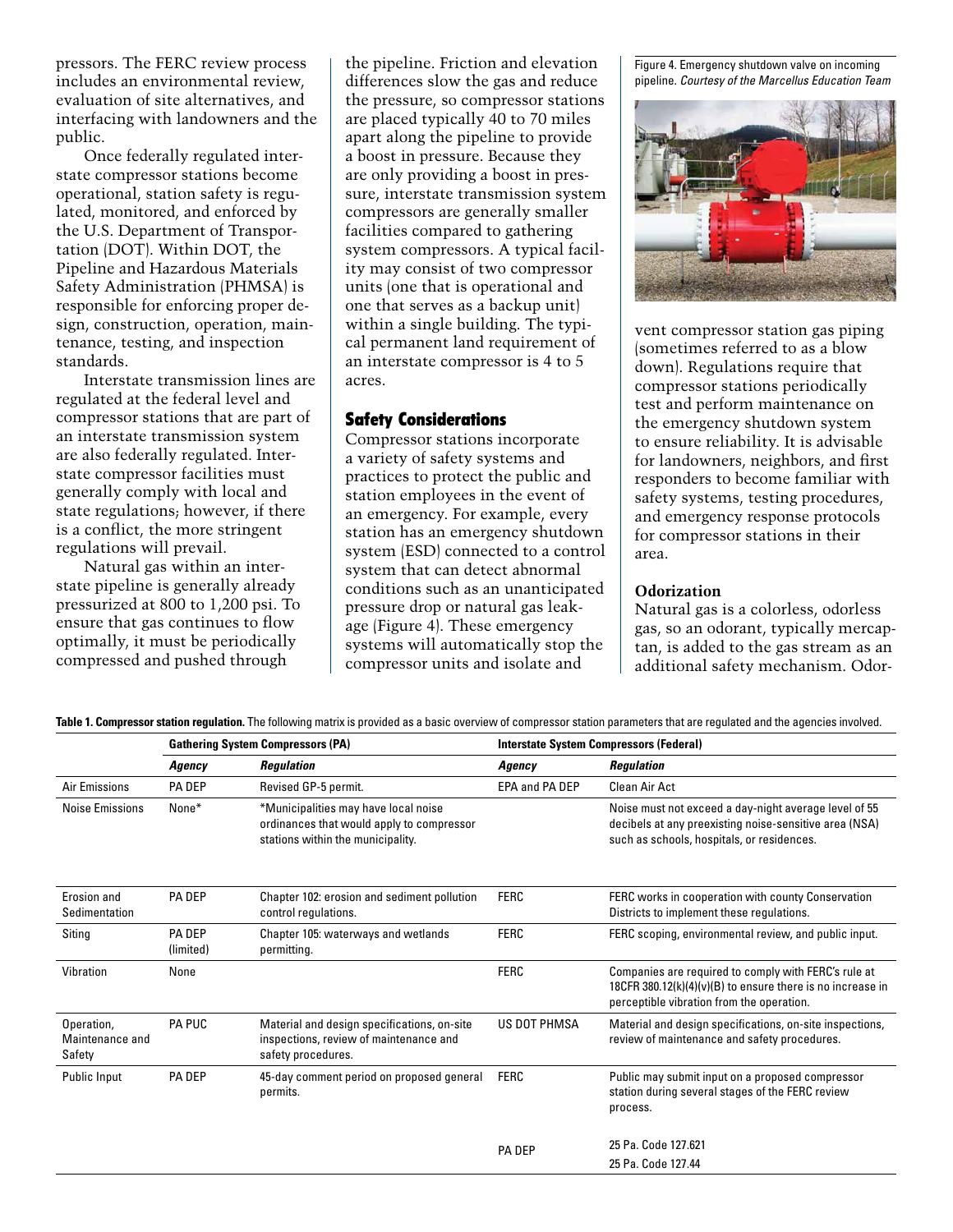ization of natural gas in Interstate and gathering transmission systems is regulated under Title 49, part 192 of the Federal Code of Regulations, which requires transmission lines in highly populated areas (Class 3 and 4 locations) to be odorized. High-consequence areas are subject to added layers of regulation to ensure public safety. "Class location" is a term used in the regulations to denote the population density surrounding the pipeline. Class location is determined by the number of dwelling units within 220 yards in a sliding mile of the pipeline. Classes 3 and 4 are those locations with 46 or more buildings or a building occupied by 20 or more persons at least 5 days a week for 10 weeks (schools, community centers, etc.). Transportation pipelines in Class 1 and 2 locations—rural areas with fewer than 46 buildings per sliding mile—are exempt from the odorization regulations. On a practical basis, gas that is odorized for a Class 3 or 4 location "upstream" will retain some level of odorant in the gas stream as it travels through Class 1 and 2 areas.

## Community and Landowner **Considerations**

Although some oil and gas leases and pipeline easement agreements may allow the construction of compressor stations on the leased acreage, most compressor station agreements are negotiated as a separate contract with the landowner. When dealing with mineral leases, rights-of-way, or other agreements, it is generally advisable to keep the agreement as narrow as possible and not allow the placement of surface structures—such as compressor stations—within the agreement. By doing this, the landowner may be able to receive additional value from a compressor lease and can concentrate on negotiating terms that are unique to a compressor lease or sale (or avoid it altogether). For example, site location, sound mitigation, traffic, and lighting restrictions may be more important considerations in a compressor site than other agreements. If a compressor station is

already included in a mineral lease or a pipeline agreement, the landowner may want to ask the operator for a surface use agreement to provide guidelines and restrictions for construction of a compressor station; however, this is usually easier to negotiate *before* you have signed a mineral lease. Refer to Penn State Extension publications "A Landowners Guide to Leasing Land in Pennsylvania" and "Negotiating Pipeline Rights-of-Way in Pennsylvania" for more information on mineral leasing and right of way considerations.

## **Lease or Sell the Site?**

Compressor operators may have a preference to own the property rather than lease the acreage where the compressor station is built. Landowners should consider the implications of selling versus leasing their property for a compressor station. Selling the site may alleviate some concerns for landowners such as liability, property taxes, trespass, and site reclamation. Payment for the sale of a site usually occurs up front and in full without the possibility for additional, ongoing payments.

Leasing the property may provide the landowner more control over siting and design considerations of the compressor station. A landowner may require buffers to diminish sound and sight disturbance. Leasing may give landowners more leverage during the construction and operations phases of the compressor station—a midstream company on a lease may be quicker to respond to a landowner from whom they are leasing. Either way, it is important for landowners to consider the agreement and how it may affect their bottom line and lifestyle. Income tax and property tax implications should also be considered in the decision to lease or sell.

## **Valuation**

How much is a site for a compressor station worth? The answer can vary significantly depending on location and the individual landowner's threshold for negotiating terms and conditions of the sale of lease

agreement. If terms are not met, is the landowner willing to compromise? Landowners should consider whether the project will interfere with their land, lifestyle, and/or farming operations. Some items for consideration in negotiating a price might include:

- 1. The amount of land required
- 2. The amount of land disturbed (temporary and permanent)
- 3. The real estate value of the land
- 4. The impact on the use and value of your remaining acreage
- 5. Potential interference with agriculture operations
- 6. Value of recent compressor site leases and sales in your area

Remember, there is no set dollar amount that a landowner must accept, but the value of recent site leases and sales provide a general indication of what the industry is willing to pay for similar agreements in your area.

#### **Clean and Green Program**

Clean and Green is a preferential assessment of property tax that encourages the preservation of farm, forest, and open land in Pennsylvania. The Clean and Green law allows the portion of property that is set aside for oil and gas operations to be set aside without penalty that would affect the entire property. The portion of property affected will be subjected to roll-back taxes (up to 7 years and a charge of 6 percent simple interest) and will be assessed at full market value in the future. Landowners enrolled in Clean and Green or any other preservation or conservation program should consider having legal counsel review and amend the agreement stating that the lessor or purchaser assumes payment of any back taxes or penalties assessed as a result of the agreement.

## **Site Considerations**

Site Considerations Compressor station sites have varied widely in the number of acres disturbed during the construction phase and land permanently used during operation.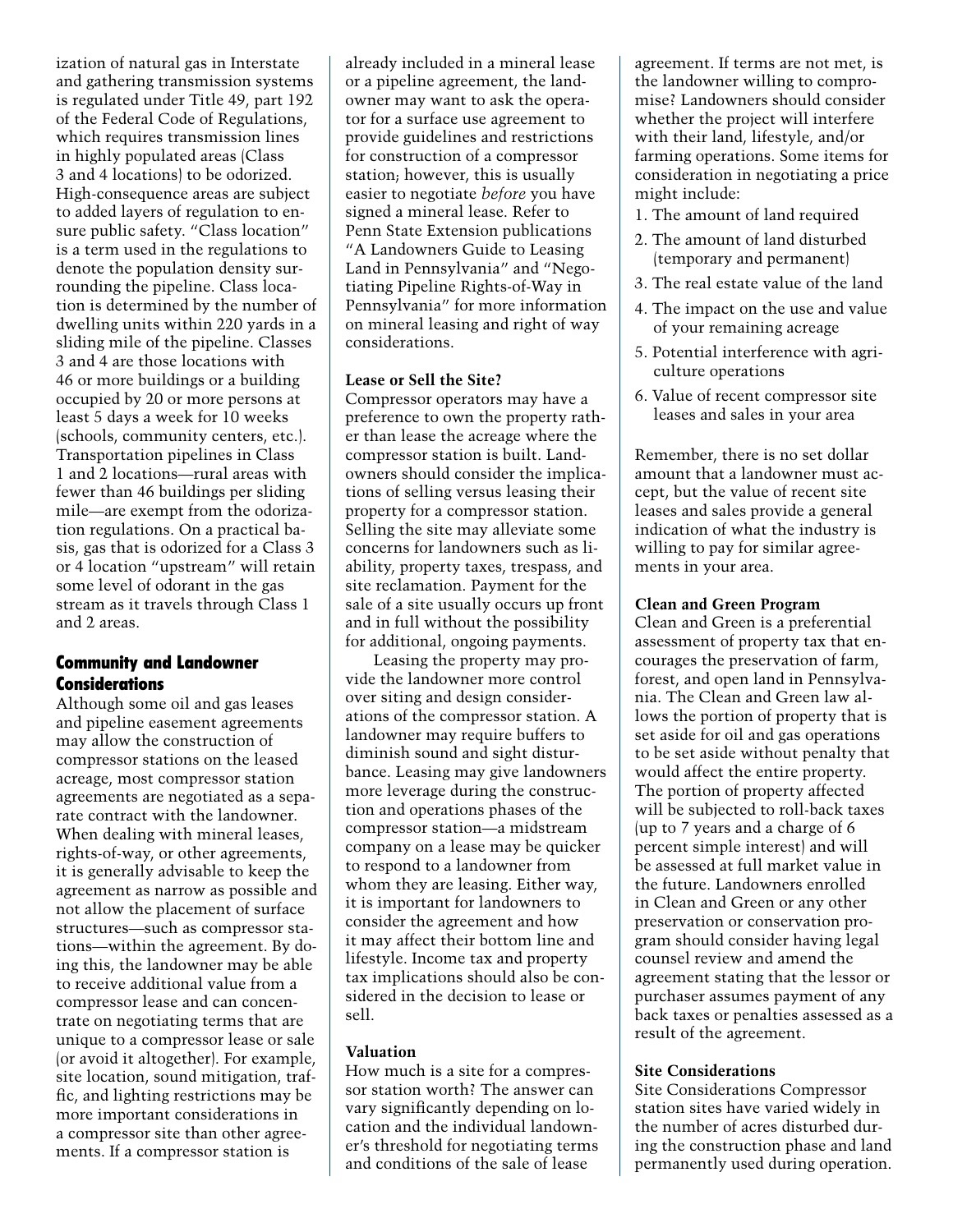Figure 5. Compressor station. *Courtesy of the Marcellus Center for Outreach and Research*



(Figure 5). This could range from 3 acres to more than 20 acres per site; an average gathering system compressor site built in the last few years may be 12 to 15 acres, but earth moving, soil stockpiling, and access roads will add to the total disturbed acreage. Landowners may wish to specify a limit on disturbed acres and the amount of land allowed for permanent use. The areas for temporary use or construction rights-of-way should be clearly spelled out in terms of use and the amount of time it is good for (e.g., "temporary" does not have a definition in an agreement until the landowner sets parameters such as 6 months or 1 year).

#### **Sound Emissions**

Compressors can generate a significant amount of noise depending on the type of compressor, sound mitigation technologies used, the slope of the land surrounding the compressor, and other factors. Landowners may wish to consider noise as it affects them and their neighbors when negotiating a compressor station agreement. Compressor station operators often incorporate some level of noise mitigation in their site design, but the landowner may want to include minimum standards in their lease or sale agreement.

Currently FERC requires that the noise level can be no greater than 55 decibels day/night average sound level (dBA Ldn) at the closest noise sensitive area (NSA). Noise

sensitive areas would include occupied residences, places of worship, and other locations. This requirement only affects compressor stations that are regulated by FERC, which would include the interstate pipeline system in Pennsylvania, but does not include compressors that are tied into gathering lines. Some municipalities (counties, townships, boroughs) have their own ordinances in place that limit noise. If there is an ordinance in place, consider asking your municipal officials for a copy of the ordinance.

There are no overriding state regulations governing noise emissions from compressor stations in Pennsylvania. If the proposed facility is not under FERC jurisdiction and the municipality does not have a noise ordinance in place, landowners should consider adding minimum standards in their lease/sale agreement. Landowners may also consider future residential development in the area of the proposed compressor site. One consideration is to place a noise restriction at the edge of the compressor site (e.g., no more than 60 dBA Ldn from the edge of the compressor site) rather than a restriction to the closest noise sensitive area.

#### **Table 2. Comparative examples of sound levels. (See** extension.psu.edu/business/ag-safety/health/e48**)**

| <b>Sound Levels in dBA</b> | General                              | <b>Agriculture</b>    |
|----------------------------|--------------------------------------|-----------------------|
| 0                          | Threshold of hearing (weakest sound) |                       |
| 40                         | Quiet office, library                |                       |
| $50 - 60$                  | Normal conversation                  |                       |
| $55 - 70$                  | Dishwasher                           |                       |
| 74-112                     |                                      | Tractor               |
| $77 - 120$                 |                                      | Chainsaw              |
| $79 - 89$                  | Riding mower                         |                       |
| $80 - 105$                 |                                      | Combine               |
| $81 - 102$                 |                                      | Grain dryer           |
| $83 - 116$                 |                                      | Crop dusting aircraft |
| $85 - 106$                 |                                      | Orchard sprayer       |
| $85 - 115$                 |                                      | Pig squeals           |
| $88 - 94$                  |                                      | Garden tractor        |
| $93 - 97$                  |                                      | Grain grinding        |
| 110                        | Leaf blower                          |                       |
| 110-130                    | Rock concert                         |                       |
| 125                        | Jet plane at ramp                    |                       |

Sources: *Hearing Loss in Agricultural Workers*, National Safety Council, Itasca, IL; League for the Hard of Hearing, New York, NY.

#### **Air Quality**

Most natural gas compressor stations are powered by combustion engines, which vent exhaust emissions into the atmosphere. In 2013, PA DEP implemented stricter emission standards for compressor stations through a revised GP-5. PA DEP has established a comprehensive air emissions reduction program for the natural gas compression and processing operations.

PA DEP has developed a compliance certification form and sample worksheet to assist the regulated industry with the submission of compliance certifications due by March 1 of each year. The US EPA also regulates air emissions from compressor stations under statutes in the Clean Air Act.

Compressor stations can be a potential source of methane emissions. In 2012, EPA estimated that as many as 45 percent of methane emissions in the natural gas transportation and storage sector were from traditional reciprocating compressors (EPA estimated that the transportation and storage sector was responsible for 27 percent of overall methane emissions from the oil and gas industry). To curb methane emissions in the oil and gas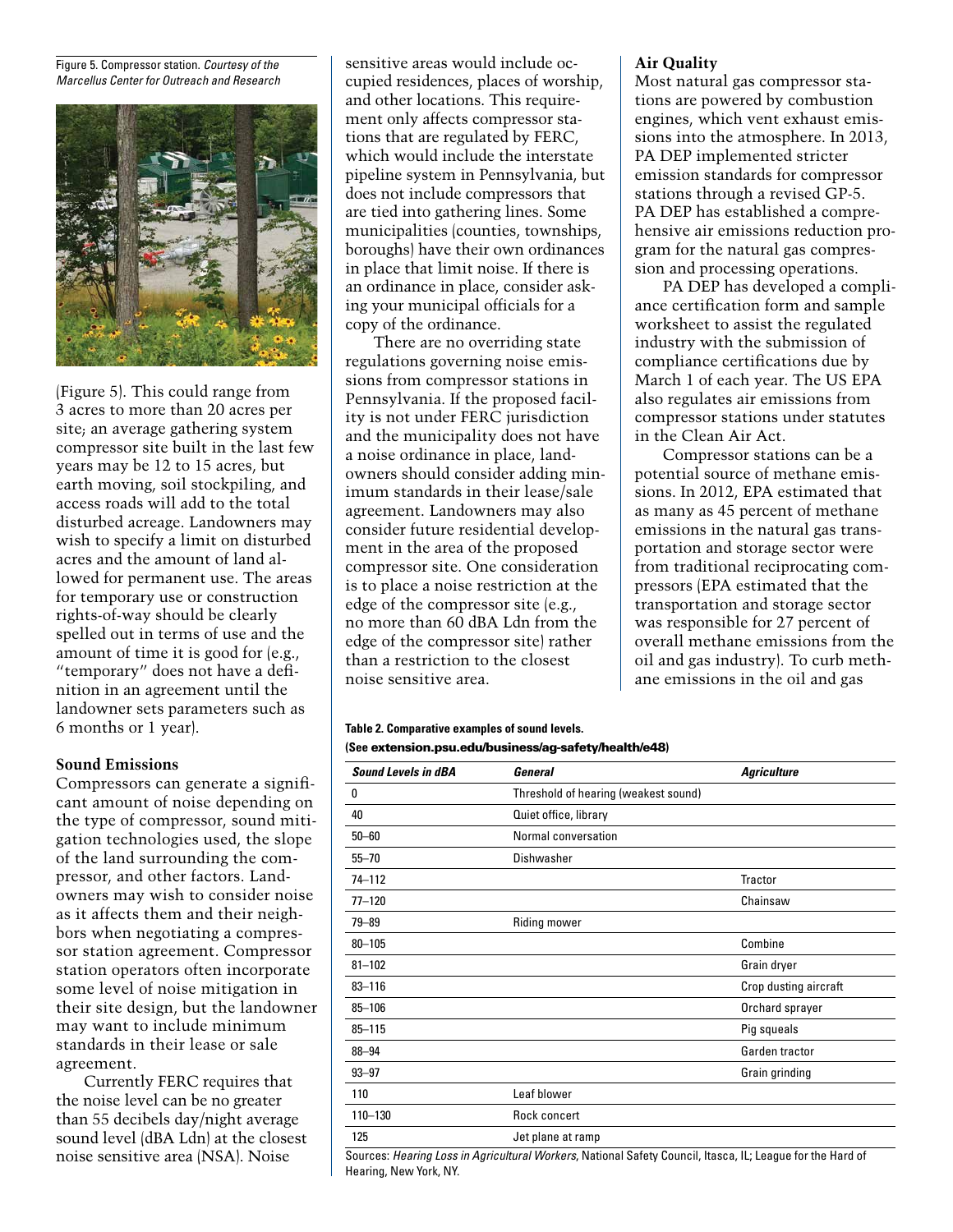industry, EPA developed the Natural Gas STAR program, which is a flexible, voluntary partnership to encourage oil and natural gas companies to adopt cost-effective technologies and practices to reduce emissions of methane. Many companies within the industry have joined the Gas STAR program and are in the process of implementing methane-reducing practices and technologies. EPA has recently announced the Gas STAR Gold program to recognize facilities that implement a comprehensive suite of protocols to reduce methane emissions. The Gas STAR Gold program is scheduled to launch in 2015.

In addition to any state air quality permit requirements, FERC jurisdictional compressor stations undergo a review under the National Environmental Policy Act (NEPA). The FERC environmental document will address both construction and operational air emissions from the compressor station, as well as soil, site restoration, and visual impacts.

## **Light and Traffic**

Light and traffic in and around compressor facilities can be significant during construction and operation. Traffic is somewhat of an unavoidable issue because equipment, materials, and workers will be traveling to the site every day. A landowner may be able to negotiate a restriction of heavy truck traffic and movement of equipment to and from the site during certain hours (during the overnight hours, for instance).

Sky glow or light pollution is a brightening of the night sky caused by artificial light scattered by small particles in the air such as water droplets and dust. Methods to reduce light pollution include directed lighting and the use of shielded light fixtures so that less light escapes to places where it is not wanted or needed. Directed lighting and shielded light fixtures are points that could be addressed in a site lease/sale agreement.

## **Soil Mitigation and Site Restoration**

Significant soil disturbance and compaction often occurs during construction in the temporary work area surrounding the compressor site. This can result in reduced crop yields on agricultural soils and reduced tree growth on forested soils for several years. Steps should be taken to minimize soil compaction throughout the construction process and to mitigate compaction during restoration. Such steps include using only low-ground-pressure construction equipment and ceasing operations when soils are wet and most susceptible to compactive forces. After replacement of subsoil material and grading of the easement, the entire area should be deep ripped to a depth of 16 inches to loosen the exposed subsoil. The stockpiled topsoil should then be replaced over the easement, again taking steps to avoid compaction. The replaced topsoil should then be loosened by deep ripping to a depth of 16 inches, and on agricultural soils, any rocks brought to the surface should be collected and removed. Recovery of full productivity of agricultural soils can sometimes be accelerated by incorporating compost or manure in the topsoil.

#### **Visual Impact on the Landscape**

Compressor sites can often create a lasting visual impact on the landscape once they are built. There are several strategies that can be employed to mitigate these visual impacts and blend a compressor station and related natural gas infrastructure into the landscape. Visual impact considerations can be negotiated into a site lease/sale agreement as one would negotiate value, sound emissions, or any other consideration.

#### *Building Design*

Compressor buildings in historic districts and other visually critical areas have been built with design features that mimic surrounding architecture. In rural areas, a compressor building that looks like a barn or other agricultural structure will be less obtrusive than a conventionally built compressor.

#### *Site Location*

Some locations naturally lend themselves to visibility such as facilities built on a hill or ridge. Locating a compressor station in a less visible spot or out of direct line-ofsight of neighbors will be less visibly intrusive.

#### *Screening*

Mounding soil, solid fencing, and/or planting evergreen trees and shrubs strategically around the facility will help further hide and screen a compressor site from view. These techniques may also help mitigate noise emissions from the site.

## Municipal and Zoning **Considerations**

While the ability of municipalities to apply local zoning ordinances to compressor facilities may be limited and can vary between governmental jurisdictions, there are some aspects of building design and construction where a municipality may have input (either via a local zoning regulation or cooperative agreements with the operator).

Design features such as stormwater runoff from the new facility, building design, lighting, sound emissions, and setbacks from existing buildings are examples of considerations that may be addressed at the local level—again, either through local regulation or cooperative agreements. Municipal officials may also want to consider coordinating and/or participating in emergency response trainings for natural gas compressors and other pieces of infrastructure located within the municipality.

## Right of Condemnation or Eminent Domain

Much of this publication discusses issues specific to Pennsylvania. While many of the issues and considerations presented in the publication are universal, important differences regarding the right of condemnation or eminent domain exist between states. In Pennsylvania, the decision to grant a gathering system compressor agreement rests solely with the surface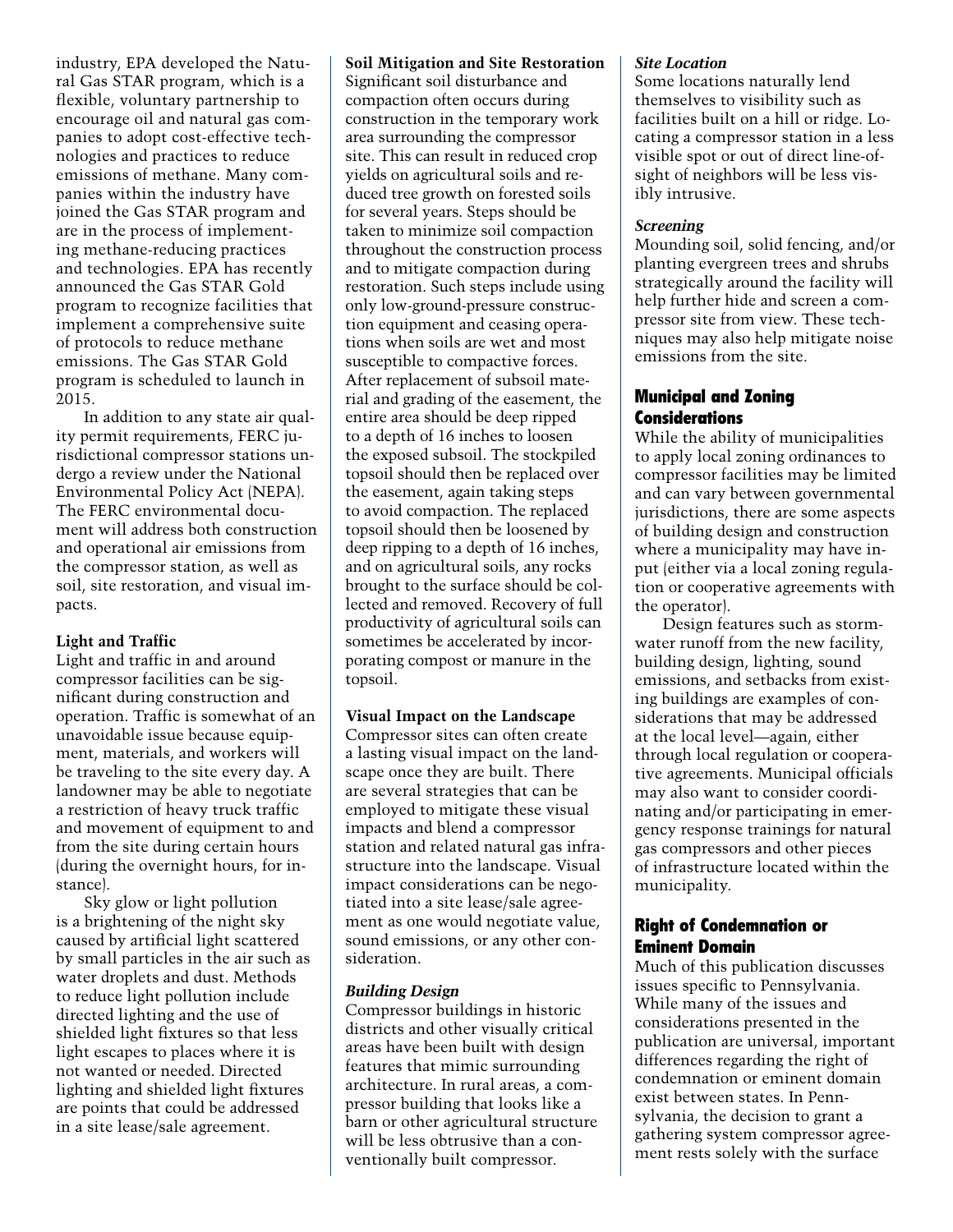landowner. Some states (Ohio, for instance) operate under a "common carrier" statute that may allow condemnation of land for the placement of gathering lines and related infrastructure "as necessary and for a public use." In some cases, compressor stations may fit under this definition (defined state by state) and therefore have the ability to exercise eminent domain for the taking of land to use to build and operate a compressor station.

On the other hand, operators constructing compressor stations as part of the interstate natural gas transmission network are granted the right of condemnation once they receive a "Certificate of Convenience and Public Necessity" after completing the FERC review process. This does not mean that the landowner should not take an active role in negotiating compensation and terms when dealing with the possibility of condemnation. In many cases, a mutual agreement between the landowner and the operator can be reached without going through an eminent domain proceeding. Regardless of the type of facility, landowners and others dealing with compressor station agreements should seek legal advice from an experienced oil and gas attorney in their respective states before signing any agreement.

## Extension's Role

Penn State Extension provides educational resources for landowners and other stakeholders about shale gas development. County extension offices may host an educational workshop, discuss leasing arrangements, or refer you to regulatory or legal specialists.

Although extension educators cannot provide legal advice, they can provide additional insights about leasing and right-of-way considerations.

For more information about Marcellus shale, natural gas development, leasing, and pipeline rights-of-way, visit the Penn State Extension Natural Gas website.

#### **Resources**

#### **Publication**

Federal Energy Regulatory Commission, "An Interstate Natural Gas Facility on My Land? What Do I Need to Know?" Washington, D.C.: U.S. Government Printing Office,2009. **www.ferc.gov/for-citizens/citizenguides/citz-guide-gas.pdf.**

#### **Websites**

Penn State Extension Natural Gas Website: **extension.psu.edu/naturalresources/natural-gas**

Pennsylvania Department of Environmental Protection (PA DEP) Bureau of Air Quality: **www.portal .state.pa.us/portal/server.pt/ community/bureau\_of\_air\_quality/14528**